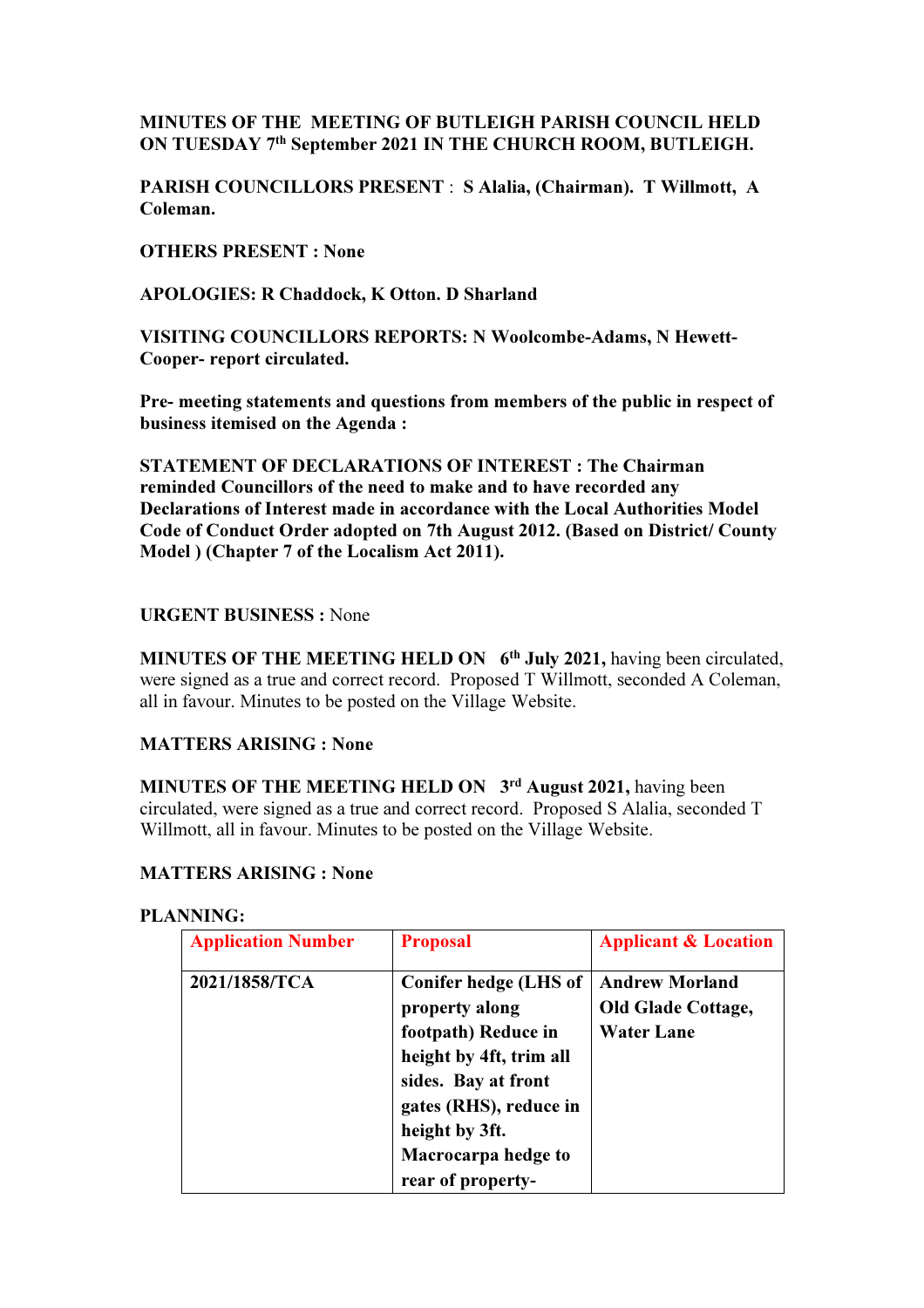|                  | reduce in height up to         |                      |
|------------------|--------------------------------|----------------------|
|                  | 8ft & cut back inside          |                      |
|                  | face by approx./ max           |                      |
|                  | 2ft. Reduce single             |                      |
|                  | conifer at end of              |                      |
|                  | garden to same level           |                      |
|                  | as Marcrocarpa                 |                      |
|                  | hedge.                         |                      |
|                  | <b>Recommend: Leave</b>        |                      |
|                  | to Planning Officer            |                      |
|                  | <b>Proposed T Willmott,</b>    |                      |
|                  | seconded A Coleman             |                      |
|                  | All in favour.                 |                      |
| <b>Decisions</b> |                                |                      |
| 2021/1145/HSE    | <b>Refurbishment of</b>        | D Drake.             |
|                  | existing garage, utility       | <b>Hunters Moon,</b> |
|                  | room, ground floor             | <b>Chapel Lane.</b>  |
|                  | bathroom and                   |                      |
|                  | entrance hall.                 |                      |
|                  | <b>Erection of a single</b>    |                      |
|                  | storey rear extension.         |                      |
|                  | Erection of a car port.        |                      |
|                  | <b>Approved</b>                |                      |
| 2021/1369/HSE    | <b>Erection of first floor</b> | Mr & Mrs J Forsey,   |
|                  | extension over existing        | The Old Smithy, High |
|                  | ground floor footprint.        | Street.              |
|                  | <b>Approved</b>                |                      |
|                  |                                |                      |

## FINANCE : CURRENT AC BR AC

|         |                                    | £ $9331.70$ | <b>Balance</b> | £7645.94 |
|---------|------------------------------------|-------------|----------------|----------|
|         | - Som Garden Services $\pm$ 500.00 |             |                |          |
|         | - Somerset Forge                   | £ $5214.00$ | $+$ Int        | .19      |
| BALANCE |                                    | £15045.70   | <b>BALANCE</b> | £7645.75 |

Proposed S Alalia, seconded T Willmott, all in favour.

FINANCIAL APPROVALS : Resolutions to approve the following expenditure : SALC £247.15 Subscription £40 Neighbourhood Planning training. BPFA Holm Oaks expenses £900 M Osborne- Defibrilator expenses £112.80

Proposed S Alalia , seconded T Willmott . All in favour